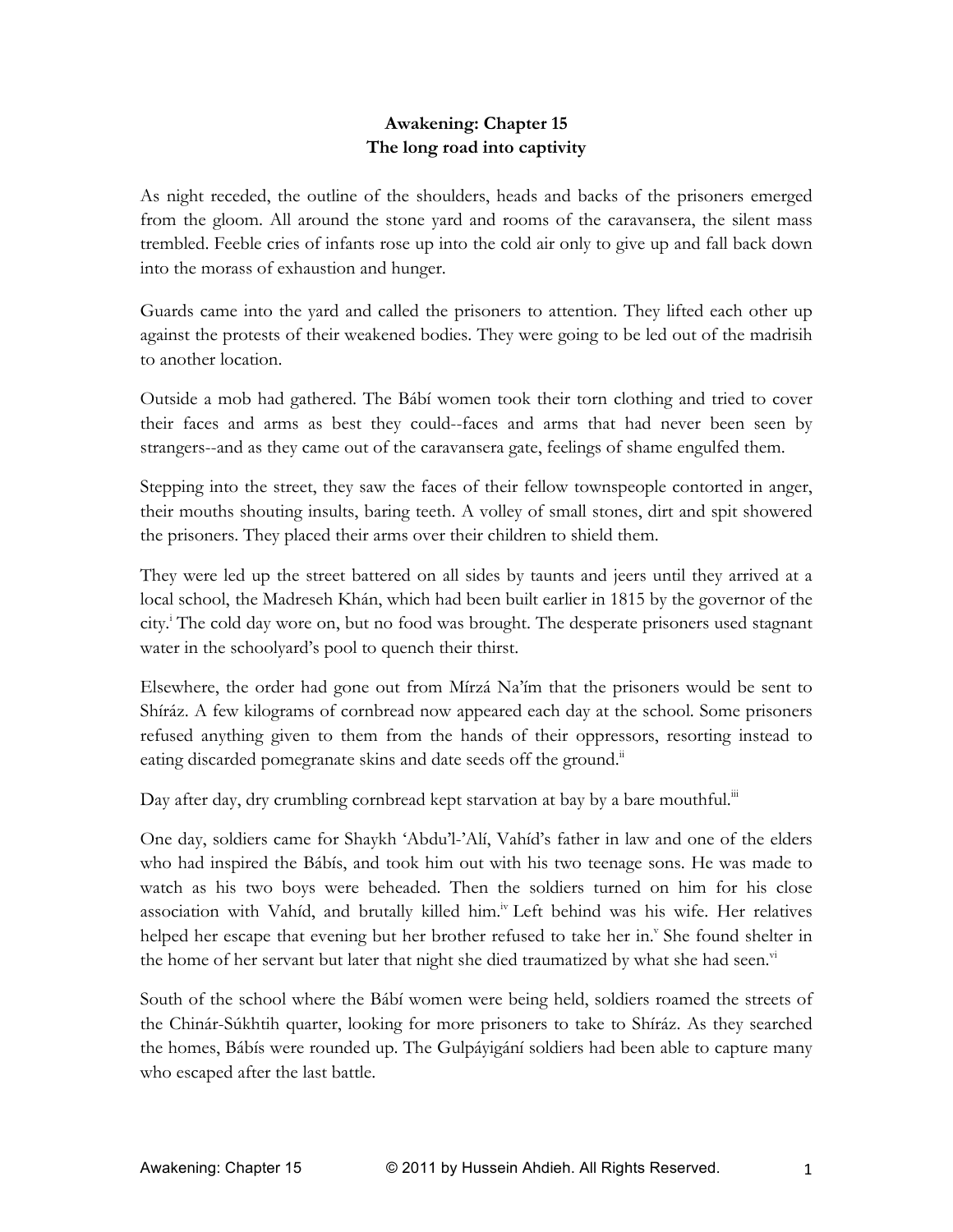As the day to leave approached, the women prisoners in the school were brought out. An official looked them over to choose the ones who could survive the march to Shíráz.<sup>vii</sup> He selected about half the women and sent the others back to their homes in the Chinár-Súkhtih quarter. Women and children waited in dread as he decided their fates. The sound of wailing filled the sky whenever his choice took mother from daughter, sister from sister, grandmother from grandchild, but nothing stopped the sorting.

A fifteen year old boy, the son of Qutb, 'Alí Sardár's close friend and one of the main Bábí leaders, and his mother were rescued by an uncle but, shunned by other family members, would quickly descend into poverty, living in a small dark dwelling with trash thrown at its entrance.<sup>viii</sup>

The day of departure came, and the prisoners were assembled and readied.<sup>ix</sup> The severed heads were piled into the baskets, the women were tied in pairs to ride on donkeys while their children had to keep up on foot. The men were bound together in groups of ten. When all was ready, the large contingent of hundreds of prisoners, of donkeys carrying gruesome loads, of frightened children, of soldiers, and of officers on horseback, lurched forward to the edge of town. There, a large group of Nayrízís waited to gawk at them and hurl a final insult.

So began many days for the captives of trudging down the road to Shíráz through the cold, fed only enough to keep walking, spending nights with villagers whom the soldiers paid to house them ...

… children, some motherless, who can not continue in the cold without food or warm clothing fall by the side of the road;<sup>x</sup> so do several mothers who cannot go one more step<sup>xi</sup>...

… the young son of a woman named Fátimih, grandniece of the leading mullá of Shíráz, starves to death<sup>xii</sup>

… an elderly man, Mullá Muhammad-Alí Qábid, grows too weak to walk and collapses by the side of the road. Soldiers beheaded him and throw the head into one of the baskets<sup>xiii</sup>...

… at another stop, the heart of one of the soldiers softens seeing the suffering of the prisoners. He gives them two pieces of sheepskin which they broil and eat. Mírzá Na'ím finds out about this and has the soldier beaten to warn soldiers not to help the prisoners...

 $\ldots$  Mírzá Muhammad Abid dies from hunger and is beheaded.<sup>xiv</sup> When the caravan of suffering moves on, his body is left discarded on the ground. Local tribesmen who come along later buried the corpse<sup>xv</sup>...

The prisoners finally reached the last stop--a village seventeen kilometers from Shíráz.<sup>xvi</sup> Word was sent to the Prince in Shíráz that the procession had arrived. A reply came that there would be a city- wide celebration, and the procession could enter. $x^{x^i}$  In the morning, the women were put back on donkeys, the men were lined up, the heads were taken out of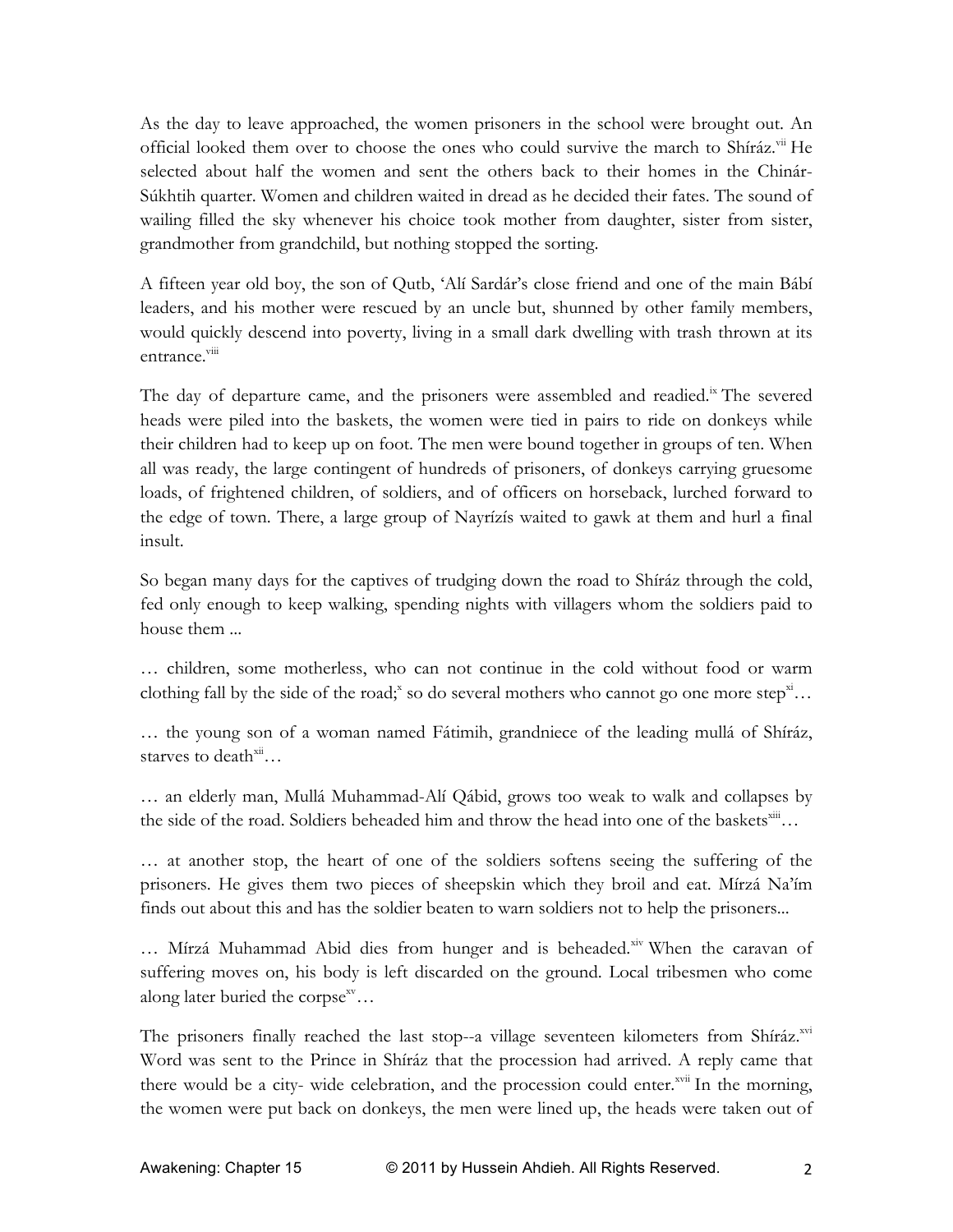the baskets, impaled on the tips of long spears which were then hoisted high in the air by the soldiers.<sup>xviii</sup> Mírzá Na'ím rode to the front, and the procession moved down the road.

He was ready for his triumphal entry into Shíráz.

مومومو

Behind the wall which circled Shíráz, the word had gone out from the Prince that this day would be one of celebration. Shírázis made their way excitedly through the narrow streets and alleys between the walls of the inward facing homes which made up the city's compact jumble of one and two story houses. Wealthy women in their homes and women in the public baths were staining their hands and fingernails in the dark orange toffee colored henna patterns.<sup>xix</sup>

On any normal morning at the bazaar, boys would have been carrying cups of tea on trays and early morning shoppers would have been threading their way through the already crowded brick halls. Merchants would have been rushing in and out of their shops set into the walls every few feet, displaying eggplants, pomegranates, onions, sour pickles, nuts, and pouring out mountains of spices for chicken, fish, and stews, for passers-by to see. The aromas of cinnamon, peppermint, turmeric, lavender, cumin, pilau, would have blended in the air, and the voices of people bargaining would have echoed off the pointed stone arches above. The teahouses in the bazaar would already have had Shírázis taking a break or preparing for the day by sitting together and sipping steaming tea, hard sugar between their teeth.

But that would have been normal and this was not a normal day, so the long halls of the bazaar were dark and empty. The Prince had ordered all stores closed for a city-wide holiday.

Shírázis of all social classes came out into the main street to see the dreaded Bábís enter through the south-facing Sa'dí gate. It was 1850 all over again. They saw first a proud leader- -this time Mírzá Na'ím--riding triumphant, his sword hanging by his side. They looked up and pointed excitedly at the severed heads moving aloft on spears. Below these, a large group of men struggled forward in front of more than a hundred donkeys carrying poorly clad women, and dirty, hungry children. Among them could be seen elderly men still able to move forward. The prisoners' faces showed the two months of struggle they had endured in the cold mountains. Shírázis vented their fear of the Bábís by shouting at them, though the sight of all the suffering hurt the hearts of some. $^{xx}$ 

The women and children were marched through town to the Sháh Mír-'Alí Hamzih caravanserai by the north facing Isfahán Gate on the outskirts of Shíráz. The men were led to a prison. In the darkness of the prison cells, they met Bábís from Nayríz who had been languishing there since the struggle at Fort Khájih, three years earlier.<sup>xxi</sup> The severed heads were dumped in another location to be kept for the last leg of the journey to Tihrán.<sup>xxii</sup>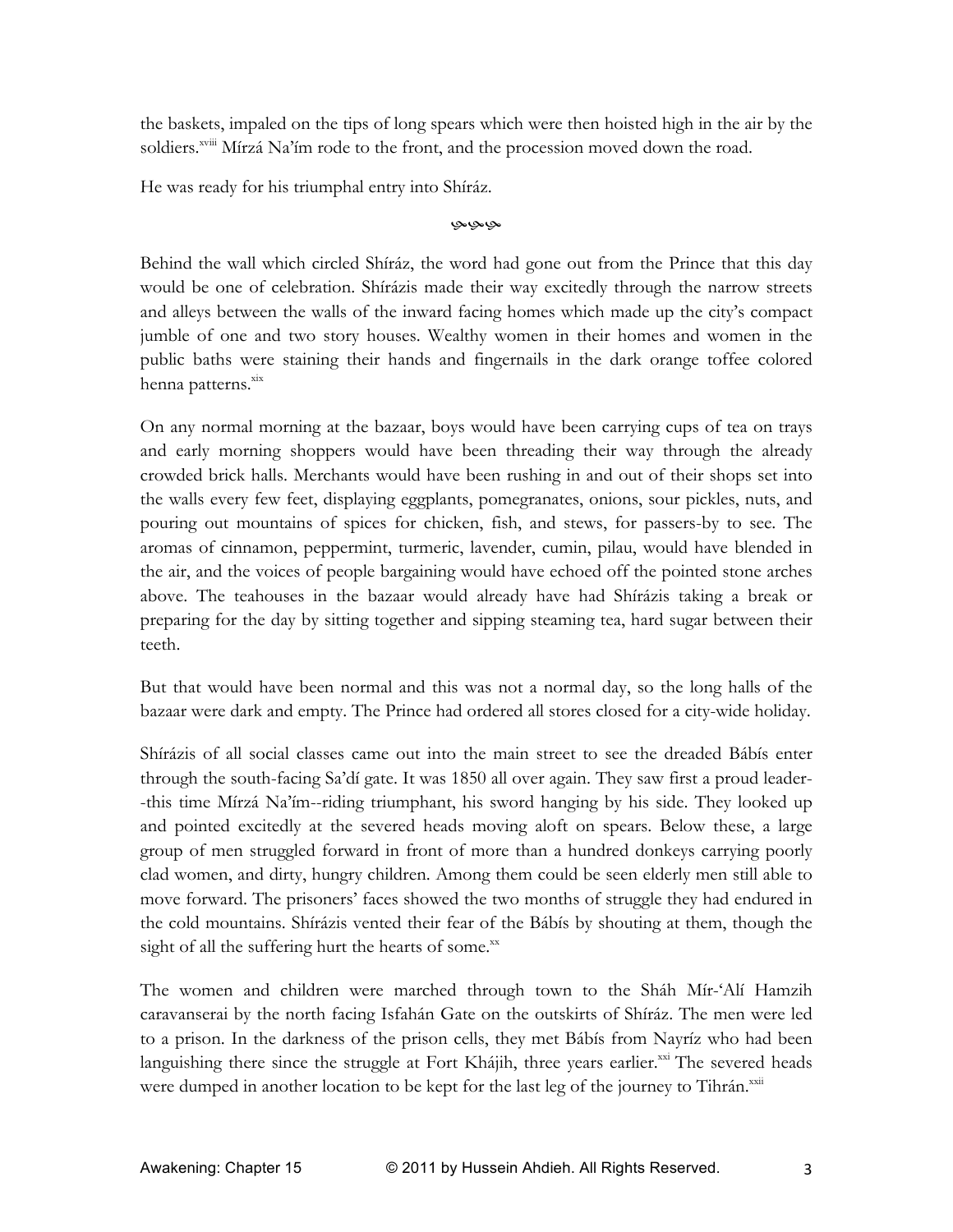At the caravanserai, bread rations arrived in the evening. The women immediately fed their starving children. At night, the dark of the caravanserai's stone rooms, the cold intensified. Women huddled with their children, hoping their body heat would help warm them. Their small teeth chattered as they drifted in and out of sleep.<sup>xxiii</sup>

The next morning, the order came from the Prince that the Bábí men were to be brought to him. He asked a local tough from Nayríz, Jalál, whom Mírzá Na'ím had brought with him, to tell him who the different men were and what their part had been in the conflict. The first to be unbound and brought in was Mullá 'Abdu'l-Husayn, the elderly cleric who had been a respected guide to the Bábís for three years. Jalál immediately indicated him as the most troublesome of the Bábí leaders. Now, he stood before them, and though he appeared a physically wrecked and frail old man, an indomitable spirit lived on in him.

He was asked about his deeds. He responded:  $x_{xy}$ 

"We summoned people to the Glad Tidings of the Lord of the Age. This was our duty but you have done whatever you wanted."

"How is it that you understood the Qá'im has come, and we did not?"

"The witnesses of the Ímáms and all these faithful believers are proof of this Truth. Aren't these prisoners and their suffering proof for you? You have cut off the heads of my sons in front of me and taken their wives as slaves--isn't that proof for you? These are the proofs of the Lord of the Age."

The Prince ordered him to curse the Báb. He refused. The Prince called for others to be brought to him. He ordered them to recant. They refused. Five men were immediately taken out to the square close to the prison. Spears were driven into three of them, and two others were beheaded.<sup>xxv</sup> The prominent clerics among the Bábís would be spared so they could be presented in Tihrán.

An important tribal leader urged the Prince to be merciful towards these unfortunates. He had previously been critical of Mírzá Na'ím for recreating the famous scene of the killing of Ímám Husayn in Karbilá, revered by all Shi'a, a drama re-enacted every year and of deep emotional meaning. This time, though, it was the Bábís who appeared as the faithful and the Shi'a as the persecutors.<sup>xxvi</sup>

For the women and children, these days were spent in public ridicule. With each cold night that passed, the children grew weaker. One mother tried to warm her infant son by cradling him in her bosom. Her two girls curled up to her as close as possible. She embraced them with her other arm and tried to cover them with whatever clothing she had. But their lives were ebbing away and there was nothing she could do to stop that. Hunger and the winter cold took her girls and the children of others.<sup>xxvii</sup>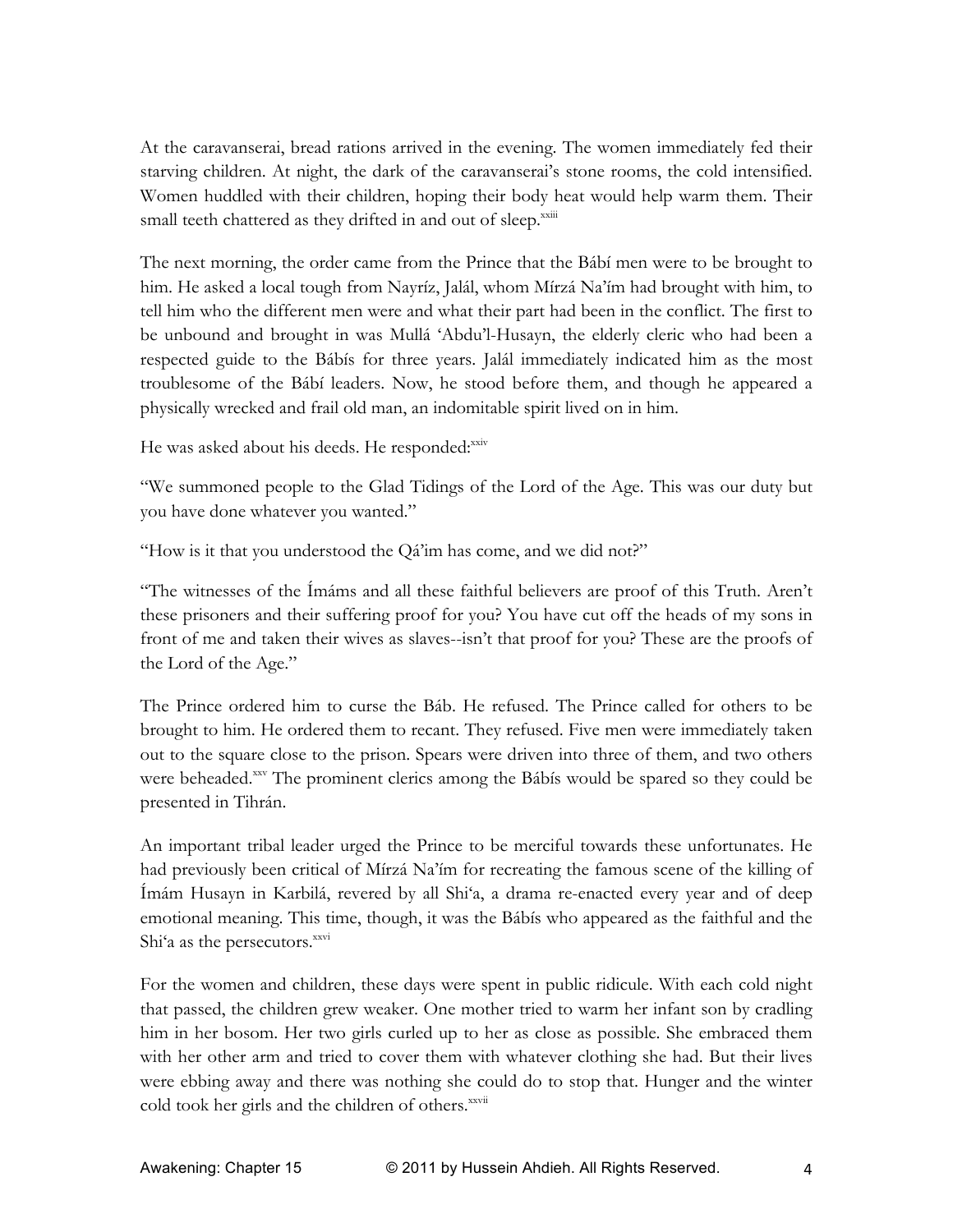Every day, the Shírázis passed this scene of hungry ill-clad women and children being humiliated. The cruelty of what had happened became more apparent as the excitement at Mírzá Na'ím's triumphal entry faded. Gradually their hearts softened.xxviii

But the ordeal for many Bábí women would never end. It was decided that the women would be given as rewards to soldiers and other authorities. The men came to the caravanserai, looked over the captives and claimed the ones who pleased them, forcing some to become their wives. All others were simply let go with their children into the streets to fend for themselves.<sup>xxix</sup> In the months and years to come, some were able to make it back to Nayríz while others were reduced to begging.

In another part of town, Khadíjih Bagum**,** the widowed wife of the Báb, now living in her sister's house, heard of the tumult in the city and the suffering of the Bábís of Nayríz but could not go out to see them. Since the departure of her husband, she had lived in constant uncertainty, rarely receiving information of His whereabouts or condition; even the news of His Martyrdom and that of His uncle, in whose home she had played as a child, had been kept from her for a time. How she longed to see these Bábís of Nayríz who were the spiritual sons and daughters of her Husband, their sacrifice the signs of His Station! Soon, it became possible to have a few of the freed women come regularly to a friend's house and visit with her. $x = A$  few of these women even became a part of her household. $x = B$  she gave each a fine linen scarf. One of them, a young widow whose husband's head had been displayed on a pike, had given birth out in the fields on the journey to Shíráz.<sup>xxxii</sup> Khadíjih Bagum gave the baby the name Humáyún, "blessed".<sup>xxxiii</sup>

At the prison, the Bábi men were sorted. It was determined that sixty of the more prominent among them who had not fought in the conflict should be allowed to go free.<sup>xxxiv</sup> Seventythree men were bound and readied for the long march to the capital, to be presented to the King of Persia.

## محممه

Bound together and accompanied by soldiers, the Bábís began their march to Tihrán, the capital of the Kingdom of Persia, over nine hundred kilometers to the north. Donkeys carrying the severed heads followed. They left through Shíráz's northern Isfahán gate and headed into the dry rocky hills. It was mid-winter, a cold wind buffeted them as they walked. Left behind them were their loved ones, destitute or captive in other homes--if they had survived at all. What lay ahead for them was the unknown.

Soon the brown landscape with its flickers of greenery flattened out, the winter wind lashing them as they crossed the flat land. When a man could go no further, he fell by the wayside. Soldiers would behead each one who fell and leave the corpse on the side of the road.

One of them was the elderly and venerable cleric, Mullá 'Abdu'l Husayn, who had been the first injured in 1850, and lost a son in the Fort Khájih struggle and four sons in the mountain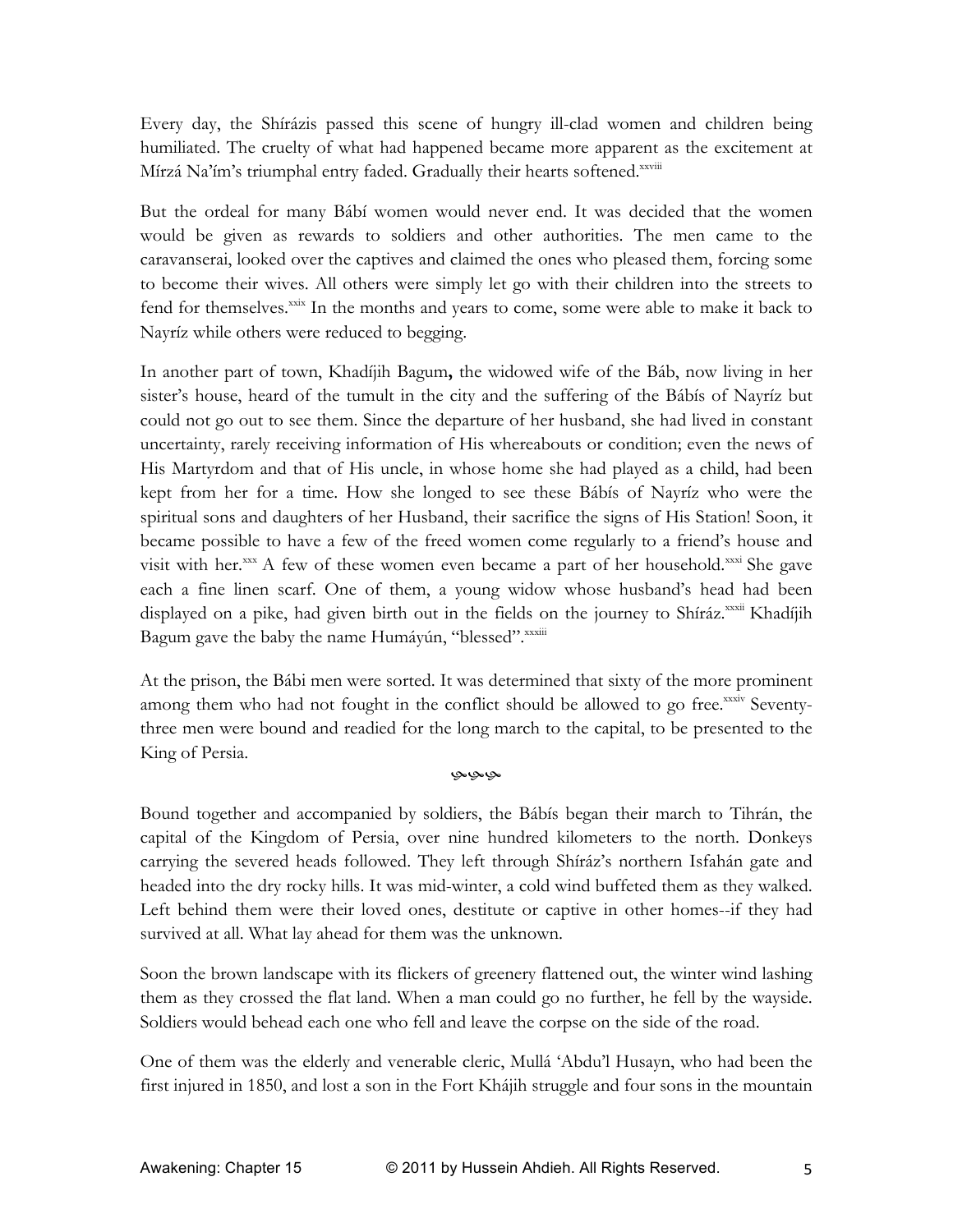battles. In his eighties, his body gave out three day's journey from Shíráz. He was decapitated and his body abandoned on the ground.<sup>xxxv</sup>

After some days they arrived at the last major town in Fárs province, Ábádih, an important stop on the migratory route of the Qashqa'i tribe. Local people, urged by their clerics, came out to mock and heap abuse on the prisoners, assured that they would receive special blessings for doing so. The procession was met in Ábádih by a messenger from the court of the King of Persia who told them to leave the heads behind before continuing their journey to the capital. The local people refused to have the heads buried in their cemetery, for fear of its being desecrated by the presence of the Bábí remains. So an abandoned field outside town was selected. Soldiers dug large pits and dumped the heads of the Bábís into them.xxxvi As the Bábí prisoners were forced to resume their journey, they left this field in Ábádih behind them.

This desolate field on the outskirts of Ábádih would remain untouched for ten years.

The One Whom God Shall make Manifest, promised by the Báb, would reveal Himself, new believers would settle in to Ábádih and a Bahá'í community would be born. Half a century after the burial of the martyrs' heads, Bahá'ís stood in the presence of 'Abdu'l-Bahá in the Holy Land, and he asked them the name they had given this field. "Garden of the Martyrs' Heads", they replied. 'Abdu'l-Bahá stood up, and revealed a tablet of Visitation to be recited on his behalf by a believer:

"Glory be upon you! Blessed are you for what you have done. You offered up your possessions, your kindred and your souls in the path of the Glory of God for the love of His Most Exalted Beauty. Praised be Thy Most Glorious Lord as He hath created you, and hath called you into being and hath raised you up from the tombs of self and desire and hath enlisted you under the banner of the Praise of God at the hour when the Most Great Resurrection came to pass."xxxvii

'Abdu'l-Bahá gave this place a new name; it would hence forward be called: "The Garden of the Merciful".

## مومومو

The prisoners continued the long march, at times barely able to put one foot before the other. They trudged through the former great capital, Isfahán. When a prisoner collapsed, his body would be left. Still they moved forward, through the clerical city of Qom with its evaporating lakes on the eastern side of the road. Some twenty-two prisoners fell by the wayside.<sup>xxxviii</sup>

They finally saw the capital of the Kingdom. Entering it, they were brought into the presence of the King. His Royal Highness ordered fifteen of them to recant. They refused. They were executed.<sup>xxxix</sup> In prison, twenty-three more died.<sup>xl</sup>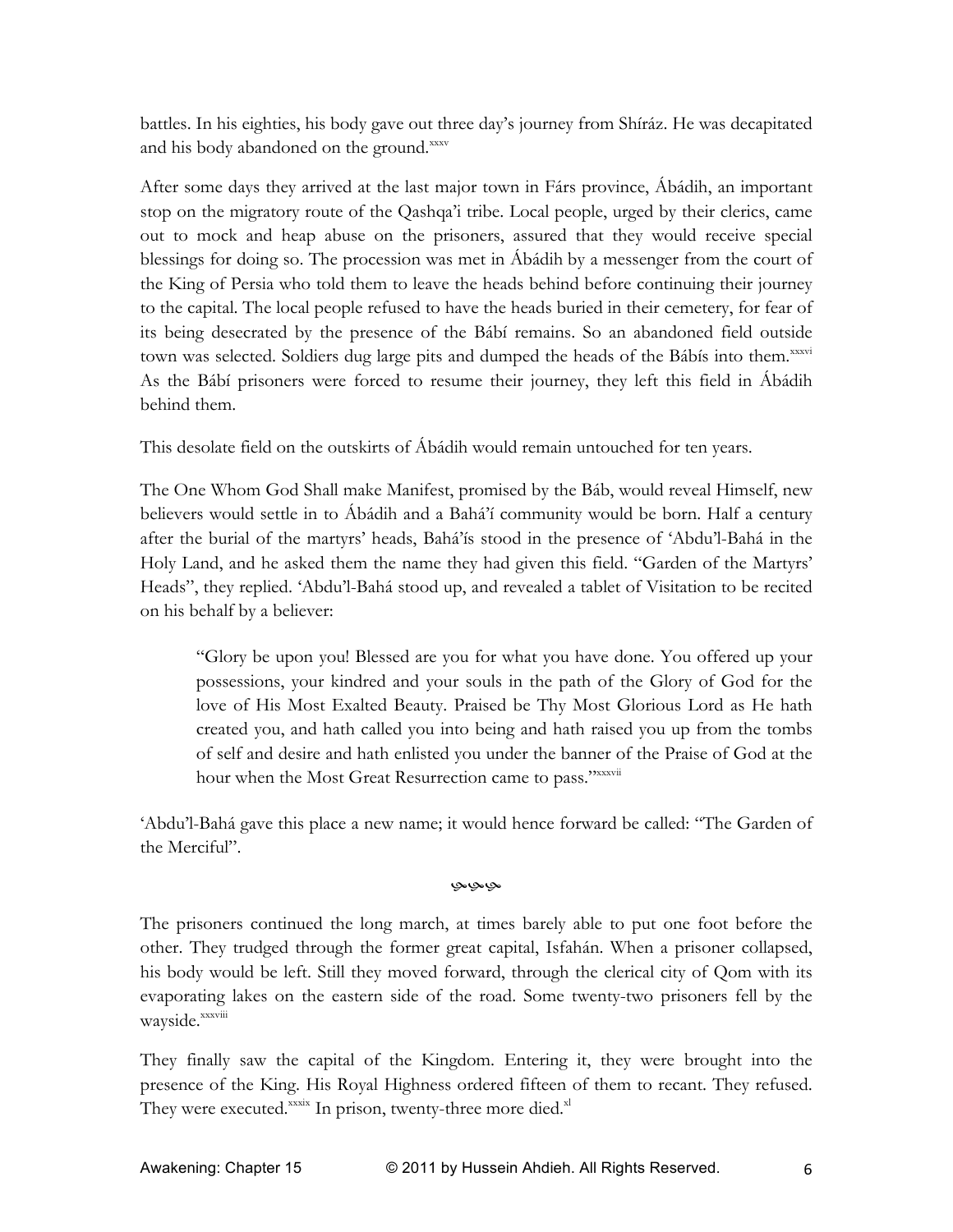After three years, thirteen were released but most died soon thereafter, their bodies simply giving out. Four were known to have made it all the way back to Nayríz.<sup>xli</sup>

They would become part of the birth of the Nayríz Bahá'í community.

 $\overline{ }$  Faizi 198.

 $\mathrm{ii}$  Mázandarání V. 4, 50-54.

""""""""""""""""""""""""""""""""""""""""""""""""""""""""""""

 $\mathrm{^{\mathrm{iii}}}$  Shafí' 31.

 $\mu$ <sup>iv</sup> The authors conjecture that this is the reason for his execution, as another prominent cleric--Mullá 'Abdu'l Husayn---was spared so he could be presented as a valuable prisoner to the Prince in Shíráz.

<sup>v</sup> Rouhani v. 1, 192. Ahdieh (60) states that she went to her "brother's wife".

<sup>vi</sup> Ahdieh 55. The servant's name was Karbalá'í Ridá.

 $\frac{v_{\text{ii}}}{v_{\text{ii}}}$  The authors conjecture that this was the reason as no other reason is given for this selection process, and, because once in Shíráz, the Bábí women were taken by soldiers and other officials--so they must have been physically healthy.

viii Rouhani v. 1, 297. The boy's name was Mírzá Ja'far. He was given the surname Mírzá Jalal by Bahá'u'lláh whom he later met and from whom he received several tablets.

 $\frac{1}{x}$  The various sources state different numbers of male prisoners but all state that there were three-hundred women taken captive. The number of children is not specified anywhere. Rabbani (c. 11, 51, f. 73) states, that there were "several hundred" children but no source is given for this number. All the sources mention the presence of children but no estimates are given. Shafí' and Nayrízí, both eyewitnesses to these events, were themselves children at the time. There are different numbers given for the male prisoners as well as their identities. Shafí' has eighty going with Lutf 'Alí Khán, and sixty captured later in Nayríz by Mírzá Na'ím but gives no number of how many went to Shíráz. Mázandarání (v. 4, 52) states that there were eighty male prisoners, plus the Bábís who had escaped and were not 'well-known' individuals. Rabbani (c. 11, 51, f. 73) states that there were two hundred male captives in all, though he states that "several" hundred more believers" were rounded up in a sweep of the Chinár-Súkhtih quarter. Rouhani (v. 2, 458) states that two hundred male prisoners, mostly elderly and ill, were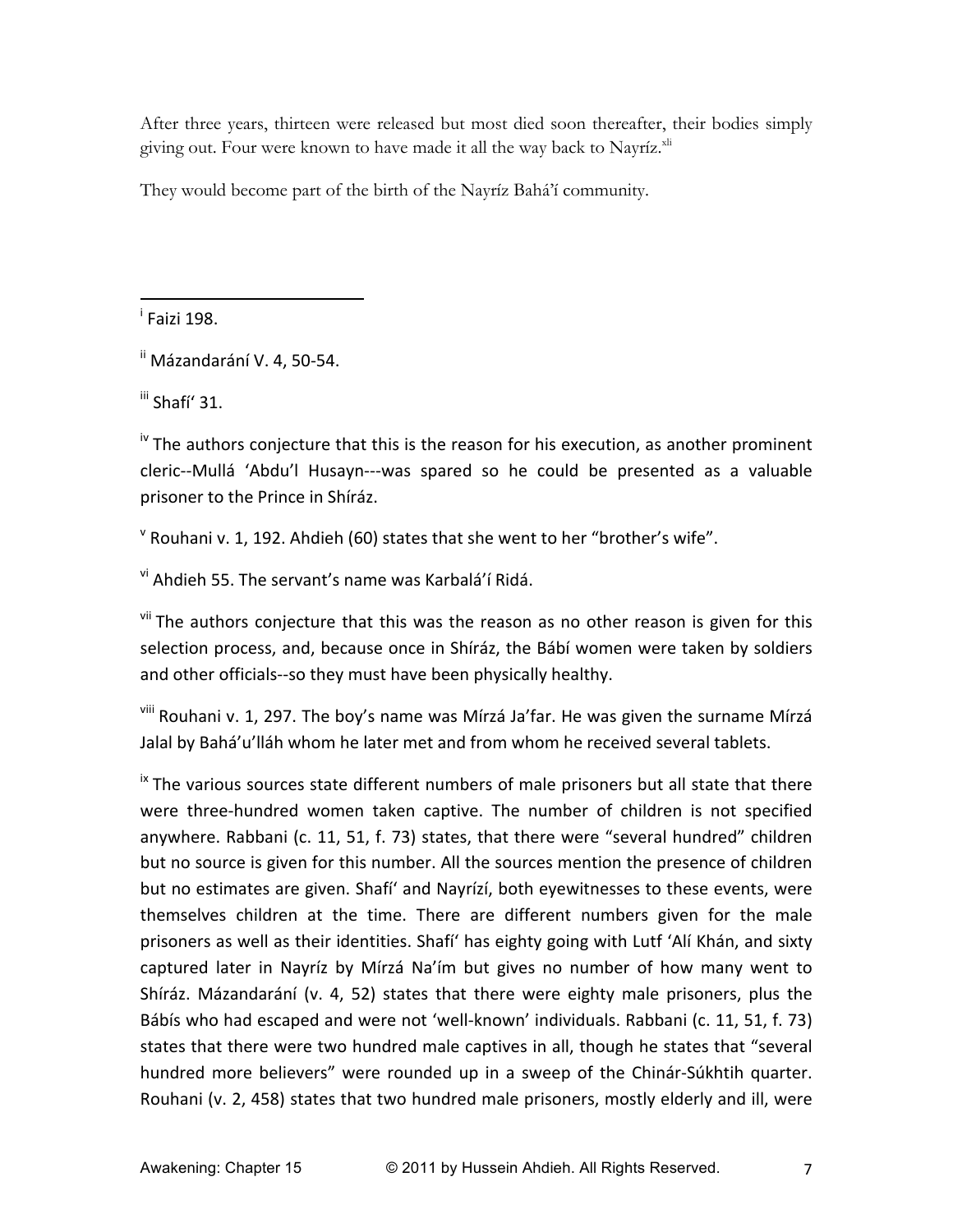sent. The sources leave many questions to be answered—for example, some sources state that all men over twenty were beheaded but if this is the case, who were the men who were marched to Shíráz? A safe estimate for total prisoners given all the sources and information would be between four hundred and fifty and five hundred, men and women, with an unknown number of children.

""""""""""""""""""""""""""""""""""""""""""""""""""""""""""""""""""""""""""""""""""""""""""""""""""""""""""""""""""""""""""""""""""""""""""""""""""""""""""""""""""""""""""""""""""""

 $x$  Mázandarání (v. 4, 53) states that some children had been separated from their mothers.

 $x$ <sup>i</sup> From the narrative of Mirzá Qábil Ábádi'í, quoted in Rabbani c. 13, 4.

<sup>xii</sup> He would have been the older half brother of Khávar Sultán. He was Fátimih's son by her first marriage (Hussein Ahdieh, "Biography of Khávar Sultán", www.Nayríz.org)

xiii Mullá Muhammad-Alí Qábid (Shafí' 33).

<sup>xiv</sup> Mírzá Muhammad 'Abid (Shafí' 32).

 $\alpha$ <sup>w</sup> This was the Báyír tribe that raised cattle in the area (Shafí' 32). These last two anecdotes are taken from the section in Shafí"s diary which covers a procession to Shíráz led by Lutf 'Alí Khán but, as stated in an earlier footnote, the authors believe that the prisoners went in one group.

 $\frac{x}{y}$  Shafí' (33) states that this stop was three fársangs from Shíráz. Each fársang is roughly five and a half kilometers.

 $x<sup>iii</sup>$  Faizi (114) states that the governor in Shíráz asked that the heads be put on spears. Mázandarání (v. 4, 53) states that it was Lutf 'Alí Khán who ordered the heads to be mounted on spears.

<sup>xviii</sup> According to Shafí' (32), the group led by Lutf 'Alí Khán came into Shíráz three hours after sunrise; Mázandarání (v.4, 53) states that it was two hours after sunrise. Since no other time is given for Mírzá Na'ím's group and since the authors conclude that there was only one group, this time frame is used in this narrative.

<sup>xix</sup> Cartwright-Jones 43-44.

<sup>xx</sup> Shafí' (33). Mirzá Qábil Ábádi'í (Ábádi'í, quoted in Rabbani c. 13, 5) states the procession avoided the bázár and went by a side path because it evoked too much sympathy from the people.

<sup>xxi</sup> Mázandarání v. 4, 54.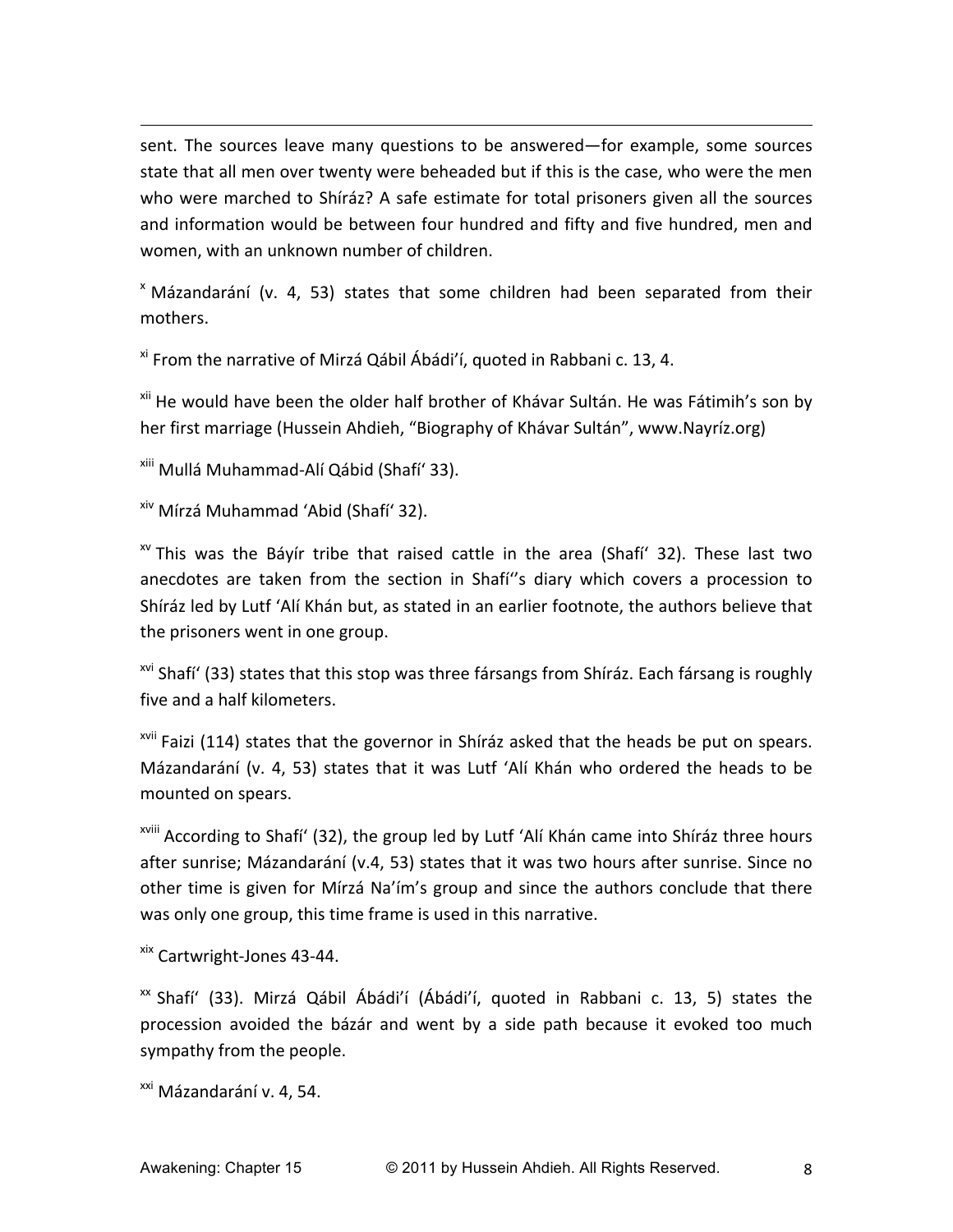$\frac{x}{x}$  Shafi' 33. According to Rouhani (v. 1, 197) the heads were kept at the caravanserai and the women were kept next to a soldiers' barracks, but on this same page he has the version given here. The Shafi' version seems more likely and is corroborated by Mázandarání (v. 4, 54).

""""""""""""""""""""""""""""""""""""""""""""""""""""""""""""""""""""""""""""""""""""""""""""""""""""""""""""""""""""""""""""""""""""""""""""""""""""""""""""""""""""""""""""""""""""

xxiii Mázandarání, v. 4, 55.

<sup>xxiv</sup> This transcription is a rough translation of what is found in Mázandarání (vol. 4, 54-55), which itself is an imagined conversation and not the actual words of the individuals, though these ideas may very well have been exchanged.

<sup>xxv</sup> Shafí', 34. Faizi, 115. Rouhani, 117. The men were Hájí, the son of Ashghar, Alí Garmsiri; Husayn, the son of Hádí Khayrí; Sádiq, the son of Sálih; Muhammad, the son of Mohsin. It is not clear from the Shafí' manuscript how the first two were killed. It states only that they were taken out to the public square and killed.

<sup>xxvi</sup> Mázandarání v. 4, 55. Rouhani v. 1, 196. The tribal leader was Hájí 'Qavámu'l-Mulk. He was the appointed head of the Khamseh federation of five tribes, sometimes called the "Bahárlú", or "Arab" tribes. (Martin 52). This confederation had been put together by the central government as a way to counterbalance the large nomadic Qasqa'i tribe which, in the mid-19<sup>th</sup> century, could put 120,000 men into the field (Abrahamian 45-46).

xxvii Mázandarání v. 4, 55.

xxviii Ibid.

 $x$ <sup>xxix</sup> Momen, Bábí and Bahá'í religions 150-151. The source cited here is the report of the British agent in Shíráz who, earlier in the same report, states that back in Nayríz, three hundred women had been "violently compelled to become their (the soldiers) wives".

<sup>xxx</sup> Balyuzi, Khadíjih Bagum 30.

<sup>xxxi</sup> Rouhani v. 1, 276.

<sup>xxxii</sup> Rabbani c. 15, 11.

xxiii Ma'ani 8.

 $x$ <sup>xxxiv</sup> Rabbani c. 11, 37. The number 73 is consistent in the sources. If we follow the Shafí' manuscript and put the number of captives from the two groups of male prisoners together, we get 140. Two died on the way, 60 were released in Shíráz, and 5 were killed